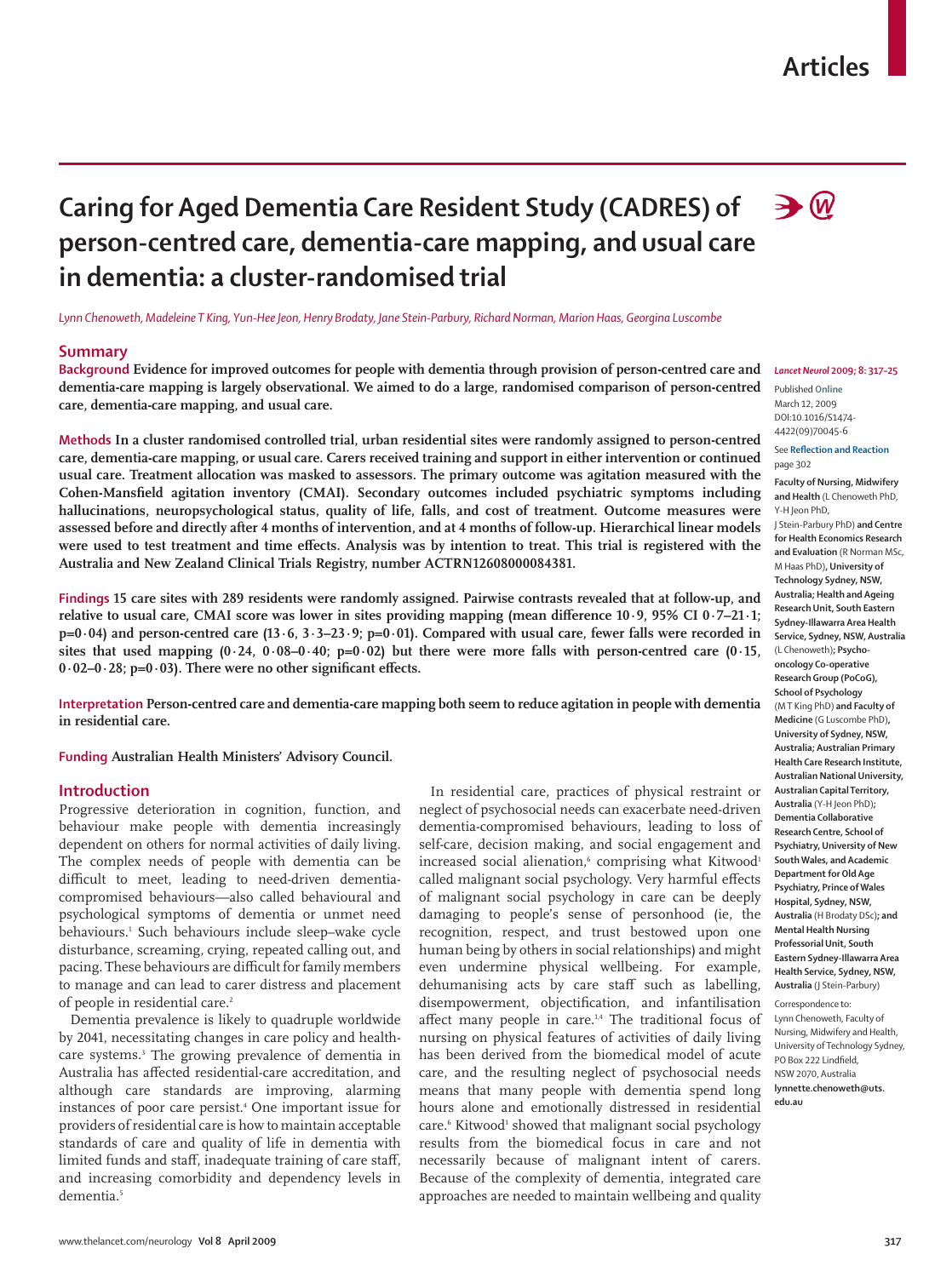of life and to reduce the incidence of need-driven dementia-compromised behaviours.<sup>6</sup>

Person-centred care is a holistic alternative to conventional care practices<sup>7,8</sup> that can moderate the effects of malignant social psychology<sup>1</sup> and help personhood to persist as dementia develops. Care that addresses residents' total human needs can mitigate cognitive and functional deterioration. Personhood is a product of relationships with others<sup>1</sup> and can be nurtured or diminished, depending on whether the person is being valued or depersonalised in care.6 Use of person-centred care, which can be learned by use of education and staff support, is becoming more common in residential care, because it can reduce need-driven dementia-compromised behaviours and help maintain personhood.9 Cohen-Mansfield and colleagues<sup>10</sup> reported a reduction in agitation in residents of nursing homes through care techniques personalised on the basis of individuals' preferences and needs. Sloane and co-workers<sup>11</sup> confirmed reduced resident anxiety and agitation by incorporating person-centred care in staff training for specific bathing practices. Fossey and colleagues<sup>12</sup> also showed the effectiveness of this practice in reducing the use of neuroleptics in management of behavioural symptoms of residents with dementia in a cluster-randomised trial. Nevertheless, few trials have shown effectiveness of person-centred care in reducing need-driven dementiacompromised behaviours and improving quality of life,<sup>9</sup> and none has included an economic assessment.

Dementia-care mapping is a method of implementing person-centred care underpinned by the socialpsychological theory of personhood in dementia.<sup>13</sup> Systematic observation of factors associated with expressions of wellbeing in people with dementia help staff to think about the degree to which the care they provide is person-centred. Detailed observations and scoring of the residents' wellbeing are fed back to care staff and their managers to help planning, implementation, and assessment of person-centred care. Evidence for the effectiveness of dementia-care mapping is mainly descriptive and observational.<sup>14,15</sup> Because mapping requires expert training and is labour-intensive and costly, research into its effectiveness is warranted.<sup>16,17</sup> Whether person-centred care is beneficial and whether dementia-care mapping is the best way of implementing such care in clinical practice are unknown.

The Caring for Aged Dementia Care Resident Study (CADRES) was done to investigate the effectiveness of person-centred care and dementia-care mapping compared with each other and with conventional dementia care and to examine whether either intervention can decrease need-driven dementia-compromised behaviours. The study also aimed to assess whether, relative to usual care, these interventions could improve quality of life and reduce the use of psychotropic drugs or restraints and rates of accidents or injuries. We also estimated the cost of each treatment strategy.

## **Methods Sites and participants**

15 of 30 residential care sites screened across metropolitan Sydney (Australia) in the therapeutic environment screening survey for nursing homes (TESS-NH)<sup>18</sup> were selected for this study because they have task-focused, not person-centred, care systems. The 15 sites were also selected because they had similar management structure, staffing, standards, and size. Study participation was approved by the University of Technology Sydney Human Research Ethics Committee and by care-service approval committees at each of the 15 centres. From a potential 682 people in the 15 sites, 324 eligible residents were selected by facility managers or directors before randomisation of sites. Residents fulfilled the criterion that persistent need-driven behaviours made it difficult for staff to provide them with quality care.<sup>19</sup> We used a mixed experimental design to aid comparability of the sites allocated to the three interventions; because the intervention was based on models of care, we randomised at the site level. Allocation was done by the study statistician (MTK), who was unaware of the identity of sites, using an SAS<sup>20</sup> program. Three sites were large care services with two separate dementia-care units with separate management and staff. These sites were assigned to treatment according to a balanced incomplete-block design with the two units at each site treated as separate sites for randomisation: site one (person-centred care, dementia-care mapping), site two (dementia-care mapping, usual care), and site three (person-centred care, usual care). The remaining sites formed a randomised complete-block design, with allocation to each group.

We calculated the number of residents needed to detect a medium treatment effect size with 90% power with a randomised complete-block design. This number was adjusted to account for within-site correlation of  $0.07$ . estimated from a pilot study in a similar population,<sup>21</sup> and to allow for a 20% drop-out rate from baseline to followup, to give a recruitment target of 300 residents (20 per site) and a final sample of 240 (16 per site). Residents were eligible if they had a medical diagnosis of dementia and were older than 60 years of age; had Australian resident classification scale (RCS)<sup>19</sup> categories 1–3 (high dependency), low cognitive function (levels C or D on question 8 of the RCS), and need-driven dementiacompromised behaviours (questions 9–16); had written informed consent given on their behalf by their guardian or had given verbal assent themselves; and were in permanent placement. Exclusion criteria included lack of consent, serious comorbidities complicating or masking dementia, palliative care, unremitting pain and distressing physical symptoms, and respite placement.

## **Procedures**

Researchers implemented person-centred care (JS-P) and dementia-care mapping (LC and Y-HJ). These three authors were trained by people accredited by Bradford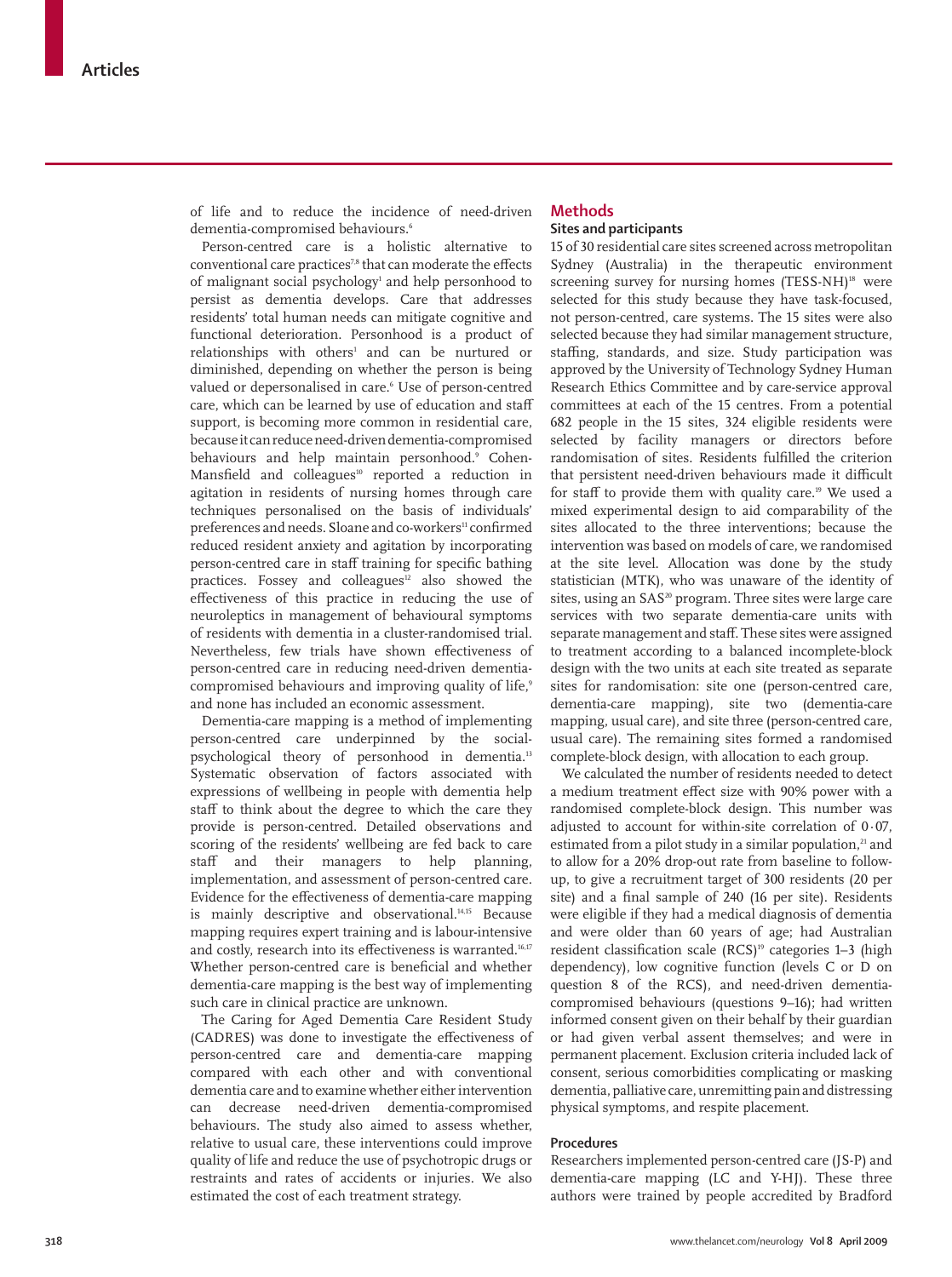University (Bradford, UK), were supervised and assessed for competence at unrelated sites during the pilot study, had participated in hundreds of hours of both intervention procedures in ten care homes for the elderly before this study, and used Bradford University's learning resources and protocols for staff training and support.

JS-P led 2-day training sessions in person-centred care for two care staff selected by managers as competent and interested from each of the five sites. Bradford University's training manual8 was used as a resource during and after the sessions. Topics covered included understanding that behaviour is a form of communication, recognising that feelings persist despite cognitive impairment, acknowledging feelings during social interactions, and focusing on the unique way that residents express feelings and needs to change usual care. The training sessions explored how staff actions contribute to behaviours of residents that result from dementia. Training challenged previously held beliefs by emphasising that social interactions, especially those that engage residents on an affective level, help to preserve personhood and build meaningful relationships. JS-P assisted the trained staff to develop and implement care practices based in person-centred care for 28 of the 98 participating residents from the five sites. Central to these practices was a careful review of residents' life histories. JS-P visited each site twice to help staff change practices to include person-centred care for all 98 residents. JS-P also supported staff via regular telephone contact during the 4 month intervention period to assess the planned changes to practice and care approaches as needed.

LC and Y-HJ did dementia-care mapping at the five sites after their inter-rater reliability for scoring had been established (concordance coefficient  $0.86$ ). Two care staff at each site who were trained by a Bradford-trained expert did mapping with LC and Y-HJ for 6 h per day for 2 days (before, during, and after breakfast and lunch times and during recreational activity time in the afternoon), to identify factors related to resident wellbeing. Observations included positive and negative care delivery, namely positive events and personal detractions, and wellbeing scores within the 24 behavioural categories defined in dementia-care mapping.22 LC's and Y-HJ's observation data were reported to nurses within 24 h of mapping and included composite wellbeing scores for individual residents, associations between care practices and staff –resident interactions (positive events and personal detractions), and wellbeing expressions present in needdriven dementia-compromised behaviours. LC and Y-HJ conferred with the trained staff to develop individual care plans for residents by considering the individuals' histories, needs, and preferences. Trained staff subsequently helped their colleagues to implement person-centred care plans over the 4-month intervention period, with regular telephone support from LC and Y-HJ.

Supported by the results of the TESS-NH baseline site screen,<sup>18</sup> and typical of Australian residential care for elderly people and people with dementia,<sup>4,5</sup> usual care continued uninterrupted at the five control sites. Usual care was characterised by custodial and physical taskoriented practices, including unwarranted use of physical restraint, a tendency to neglect residents' psychosocial needs when meeting activities of daily living, with little attention being paid to promotion of resident choice and encouragement of self-determination.

We recorded demographic and clinical information. Severity of dementia and impairment was recorded with two scales: the global deterioration rating scale for assessment of primary degenerative dementia,<sup>23</sup> which measures severity of dementia (range stage 1–7) with high scores associated with severe dementia; and the Australian resident classification scale,<sup>19</sup> which measures levels of dependency with a range from 1 (highest care need) to 8 (self-caring).

We recorded quality of care with the following scores: the special care unit environmental quality scale within TESS-NH,<sup>18</sup> which measures cleanliness, familiarity, lighting, maintenance, noise, safety, and stimulation in nursing homes, with good environments receiving high scores; and the quality interactions schedule  $(QUIS),<sup>24</sup>$  which measures quality interactions between care staff and residents, and care quality, through 6 h of observation per site (three 2 h periods, matching observation periods for dementia-care mapping). We counted the frequencies of five categories of interactions: positive care, positive social, neutral, negative protective, and negative restrictive.

Outcome measures were assessed before the intervention and directly after the 4 months of intervention, and then at 4 months' follow-up. We recorded need-driven dementia-compromised agitation with the 29-item Cohen-Mansfield agitation inventory (CMAI),<sup>25</sup> which measures the frequency (from never, 1, to several times an hour, 7) of agitation during the past 2 weeks (range 29–203), with high scores relating to agitation. The CMAI was chosen a priori as the primary outcome measure because it was expected to be more responsive than other measures to the effects of the psychosocial care interventions tested in this study (because it includes 29 discrete and readily observable behaviours of agitation such as pushing, biting, scratching, hiding things, and hoarding things). We recorded psychological and psychiatric behaviours occurring in dementia with the neuropsychiatric inventory for the nursing home<sup>26</sup> which measures frequency and severity of 12 domains of severe symptoms (delusions, hallucinations, agitation or aggression, depression or dysphoria, anxiety, elation or euphoria, apathy or indifference, disinhibition, irritability or lability, aberrant motor behaviour, sleep, and appetite and eating disorders) occurring per day during one week (range for each domain from 0 to 12), for which higher scores indicate worse behaviour. Quality of life in late-stage dementia  $(QUALID)^{27}$  recorded 11 observable behaviours in affective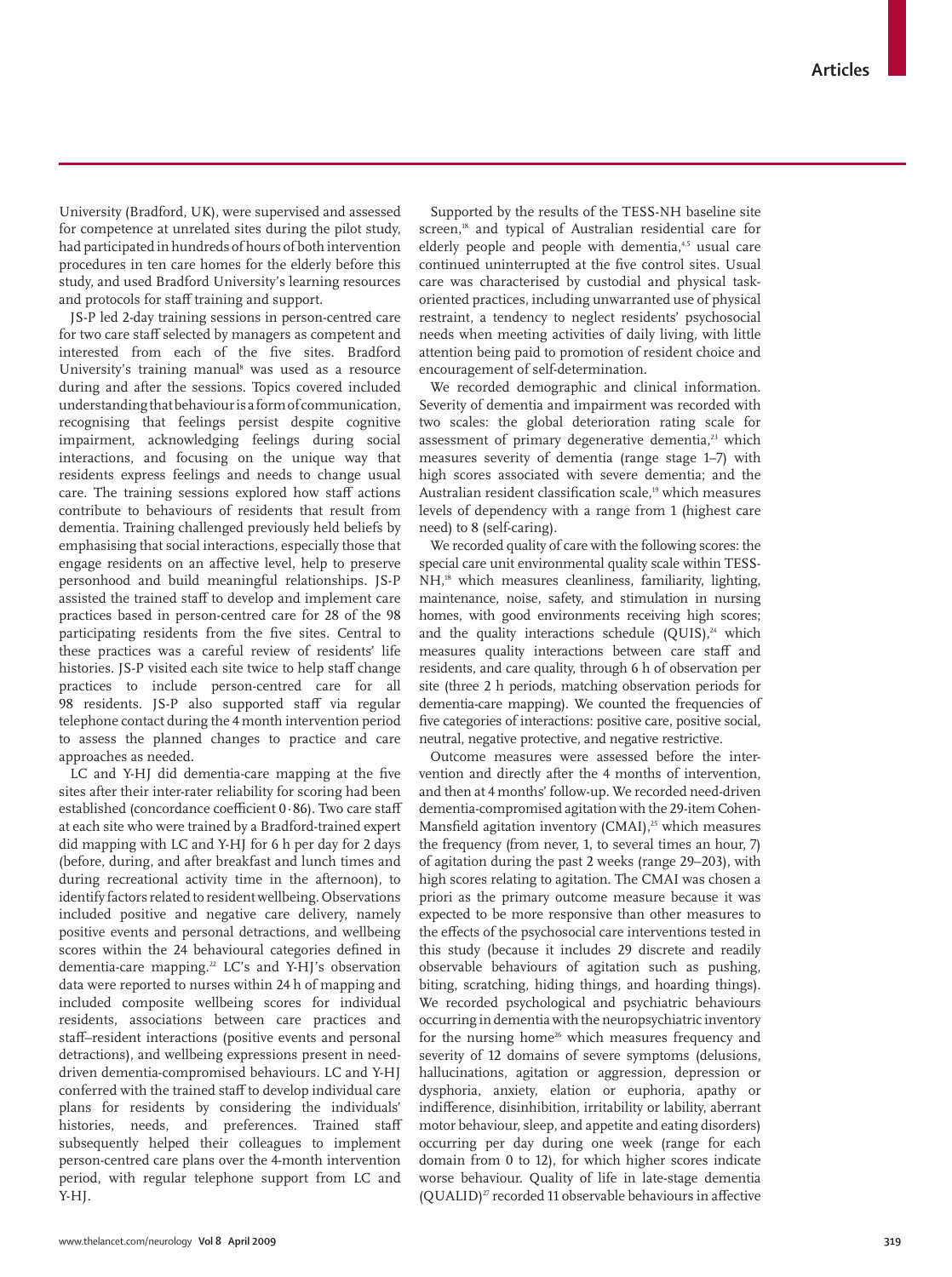

**Figure 1:** Trial profile

states: discomfort, activity engagement, and interactions with others in the previous week. The scale captures the frequency of each item (range 11–55) and lower scores show higher perceived quality of life. We recorded the observed number, type, and duration of use of physical restraint over 2 days during QUIS observations. Incidents and subsequent admissions to hospital were discerned from official records of incidents including residents' falls, fractures, lacerations, bruises, medication errors, and behavioural incidents (eg, absconding, physical aggression), and any subsequent admissions to hospital in the 3 months before the study started, the 3 months before the end of treatment, and the 3 months before the 4 month follow-up were obtained from each site: variables for analysis were number of incidents per resident, and number of admissions to hospital. We recorded information about up to five medicines given in the past month from medical records. Antipsychotic and benzodiazepine doses were converted into chlorpromazine and diazepam equivalents, respectively.<sup>28</sup>

One trained research assistant collected data for careenvironment quality at all 15 care sites with the TESS-NH. Three other research assistants were trained in measurement of all baseline values and outcomes at an uninvolved dementia unit and their inter-rater reliabilities were established (concordance coefficient  $0.89$ ). These research assistants were each assigned to one intervention group (five sites per group) for the study duration and remained masked to group intervention by means of a

signed agreement with staff and managers not to mention the intervention, by ensuring that questionnaires included no intervention information, and by regularly checking with the research assistants that they remained unaware of treatment allocation throughout the study. These three assistants collected data on quality of care practice and use of physical restraints through direct QUIS observations. Data for CMAI, neuropsychiatric inventory for the nursing home, QUALID, and global deterioration rating scale for assessment of primary degenerative dementia were obtained through observation and interviews with the nurses and direct care staff who were judged to be most knowledgeable of individual residents' disorders and who regularly cared for them. Interviews were done with individuals and small groups of staff, and scores were derived through consensus. The three research assistants interviewed the same staff from each site at all three stages of data collection to achieve the best reliability of outcome measure scoring. The repeated measures design and analysis ensured that any systematic difference due to allocation of research assistants to intervention groups was adjusted for in the statistical analysis of the main study hypotheses. Demographics, basic clinical information, and information on incidents and use of drugs were obtained from clinical charts and official site records with support from managers and quality assurance personnel.

A detailed report of the economic analysis is available.<sup>29</sup> We calculated the incremental cost-effectiveness ratio, which is the cost of a one-point improvement in outcome measure; in this case the CMAI. Cost components were measured over the 4 months of intervention**.** Personnel costs included the time used by the trainer to educate and support staff in each site, the expected time staff spent on activities specific to intervention, and the replacement costs of backfilling positions while staff received training. Data on use of psychotropic drugs were coded according to the Australian pharmaceutical benefits scheme<sup>30</sup> to estimate the mean cost per drug per resident per week. Because data collection identified the drug not the brand name, we assumed that all drugs were generic: cost data correct as of 2008. Capital costs were not included because neither dementia-care mapping nor person-centred care would incur the use of any additional capital beyond that used in usual care. At time of publication AUS\$1.00=US\$0.65.

## **Statistical analysis**

Differences between the intervention groups in characteristics of residents and sites at baseline were tested with  $\chi^2$  tests for categorical variables, Kruksal-Wallis tests for continuous variables with skewed distributions, and one-way ANOVA for the only normally distributed continuous variable (residentclassification scale total score). The study hypotheses were tested with general linear models, following the methods for analysis of nested cohort designs described by Murray.<sup>30</sup> We used two complementary modelling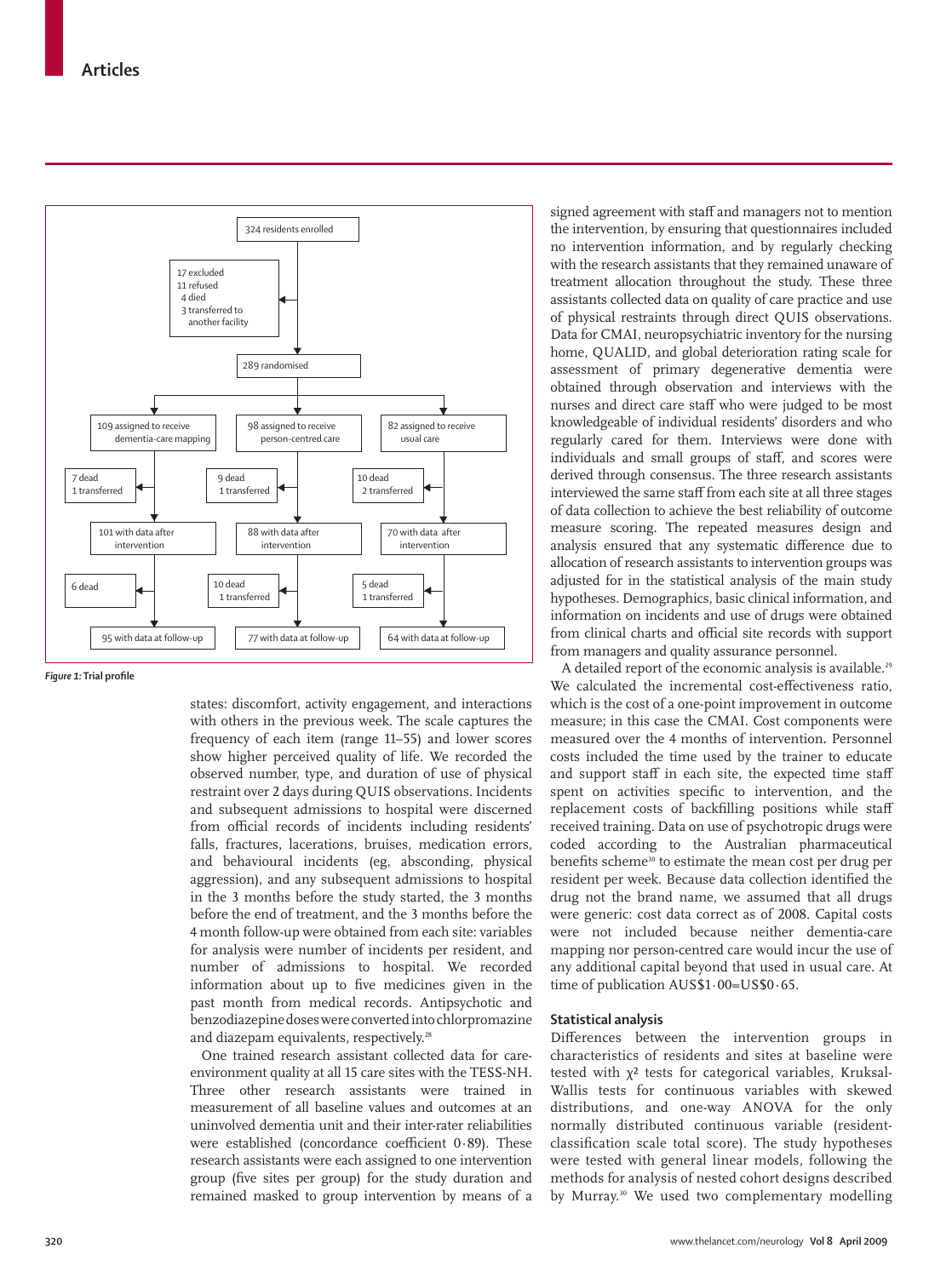approaches. For the primary analysis, all three time points were included as outcomes to test for global group differences and for trends over time during the study period. As a secondary analysis, the baseline outcome was included as a covariate for the remaining two time points to give the best precision of pairwise contrasts of treatment groups at end-of-treatment and follow-up assessments. In both modelling approaches, characteristics of site and residents that were possible confounding variables were included as covariates. The aim was to achieve the most accurate and precise estimates of the treatment effect. With methods described by Murray.<sup>31</sup> covariates were retained if there was evidence of confounding (ie, if estimates of treatment effect differed substantially in the adjusted versus unadjusted models), if they explained significant variation in the outcome, and if they improved the precision of the estimates of treatment effect.

Hierarchical linear models were estimated for the continuous outcome variables (CMAI, neuropsychiatric inventory, and QUALID) with SAS Proc Mixed,<sup>20</sup> and hierarchical logistic models were estimated for the dichotomised medication variables, with SAS Proc Glimmix,<sup>32</sup> with the SAS code provided by Murray.<sup>31</sup>

For the economic assessment, the mean change in CMAI score per treatment group was multiplied by the average number of residents in that treatment group to give aggregate agitation averted or caused. The incremental cost-effectiveness ratio was calculated by dividing the cost of each intervention by this aggregate. Thus, the result of the economic assessment was a cost per CMAI point averted. Because several cost variables were estimated under uncertainty, a univariate sensitivity analysis assessed the responsiveness of the conclusions to the assumptions made in the economic assessment, enabling the robustness of the results to be gauged. The variables included were the cost of staff time, the amount of support received by a unit after the intervention, and the time commitment needed to complete mapping throughout the trial period. This trial is registered with the Australia and New Zealand Clinical Trials Registry, number ACTRN12608000084381.

## **Role of the funding source**

The funding source had no role in study design, data collection, data analysis, or writing of the report. The corresponding author and all coauthors had full access to the study data and had final responsibility for the decision to submit for publication

### **Results**

Across 15 sites, 324 residents were enrolled; 17 were excluded (five did not have dementia, five did not meet age criteria, and seven did not meet criteria on the resident classification scale), and 11 did not want to participate. Of the remaining 296 eligible residents, 289  $(97%)$  participated in the study (figure 1). All 15 sites and 236 of 289 (82%) of recruited residents remained in the study to completion. Compared with residents who did not complete the study, those who did had similar CMAI ( $p=0.48$ ) and neuropsychiatric inventory scores  $(p=0.56)$  but, unexpectedly, lower QUALID scores  $(p=0.01)$ .

Table 1 shows baseline characteristics of sites and residents. Intervention groups differed at the site level in terms of safety (sites providing person-centred care were less safe) and two of the QUIS domains (staff at sites providing person-centred care had more positive social and care interactions). These differences were judged by study clinicians to be potential confounders. As these last two variables were highly correlated  $(r=0.70)$ , only one (positive social interactions) was used as a covariate in

|                                              | Dementia-<br>care mapping | Person-centred Usual care<br>care |                       |  |  |  |  |
|----------------------------------------------|---------------------------|-----------------------------------|-----------------------|--|--|--|--|
| <b>Sites</b>                                 |                           |                                   |                       |  |  |  |  |
| Number                                       | 5                         | 5                                 | 5                     |  |  |  |  |
| Number of beds                               | 52(14.4)                  | 47(18.9)                          | 53(23.0)              |  |  |  |  |
| Number of residents per<br>staff             | 0.73(0.18)                | 0.92(0.57)                        | 0.86(0.36)            |  |  |  |  |
| Quality of interactions*                     |                           |                                   |                       |  |  |  |  |
| Positive care                                | 1.6(0.44)<br>3.3(1.3)     |                                   | 1.6(1.1)              |  |  |  |  |
| Positive social                              | 0.72(0.23)                | 4.5(1.6)                          | 0.83(0.55)            |  |  |  |  |
| Environment                                  |                           |                                   |                       |  |  |  |  |
| Cleanliness                                  | $10-4(1-3)$               | 10.2(1.8)                         | 11.2(1.1)             |  |  |  |  |
| Familiarity                                  | 8.0(3.3)                  | 9.0(3.1)                          | 6.2(3.3)              |  |  |  |  |
| Lighting                                     | 11.2(1.3)                 | 11.0(1.2)                         | 10.6(1.7)             |  |  |  |  |
| Maintenance                                  | 6.2(1.8)                  | 5.4(1.7)                          | 7.0(1.7)              |  |  |  |  |
| Noise                                        | 10.0(1.9)                 | 11.2(1.8)                         | 10.2(1.6)             |  |  |  |  |
| Safety                                       | 9.6(0.55)                 | 8.0(1.6)                          | 9.8(0.45)             |  |  |  |  |
| Stimulation                                  | 8.6(1.1)                  | 9.4(0.89)                         | 8.4(1.8)              |  |  |  |  |
| <b>Residents</b>                             |                           |                                   |                       |  |  |  |  |
| Number                                       | 109                       | 98                                | 82                    |  |  |  |  |
| Age (years)                                  | 83(7.6)                   | 84(6.4)                           | 85(6.6)               |  |  |  |  |
| Women (%)                                    | 90 (83%)                  | 74 (76%)                          | 60 (73%)              |  |  |  |  |
| Born in Australia (%)                        | 80 (73%)                  | 74 (76%)                          | 46 (58%) <sup>+</sup> |  |  |  |  |
| English speakers (%)‡                        | 102 (94%)                 | 87 (89%)                          | 74 (90%)              |  |  |  |  |
| Resident classification scale category       |                           |                                   |                       |  |  |  |  |
| 1 (highest care needs)                       | 25 (23%)                  | 50 (51%)                          | 17 (21%)              |  |  |  |  |
| 2                                            | 69 (63%)                  | 43 (44%)                          | 50 (61%)              |  |  |  |  |
| 3 (lowest care needs)                        | 15 (14%)                  | 5(5%)                             | 15 (18%)              |  |  |  |  |
| Resident classification<br>scale total score | 76.0(7.0)                 | 81.5(8.2)                         | 75.8(8.0)             |  |  |  |  |
| Global deterioration<br>scale                | 5.6(1.3)                  | 5.6(0.73)                         | 5.3(1.1)              |  |  |  |  |
| Comorbid diseases                            | 2.2(0.94)                 | 2.0(1.1)                          | 2.4(0.86)             |  |  |  |  |

Data are number, mean (SD), or number (%). Quality of interactions (QUIS) scores were measured for staff members; site-level averages were entered as covariates in the generalised linear models. Environment was assessed with TESS-NH domains at the site level. A higher total score on the resident classification scale means that a greater degree of care is needed. \*In other QUIS domains, numbers of negative interactions were too low to do statistical analyses. †Data from 80 residents; data missing for two. ‡English speakers at home.

*Table 1:* **Baseline characteristics for sites and residents**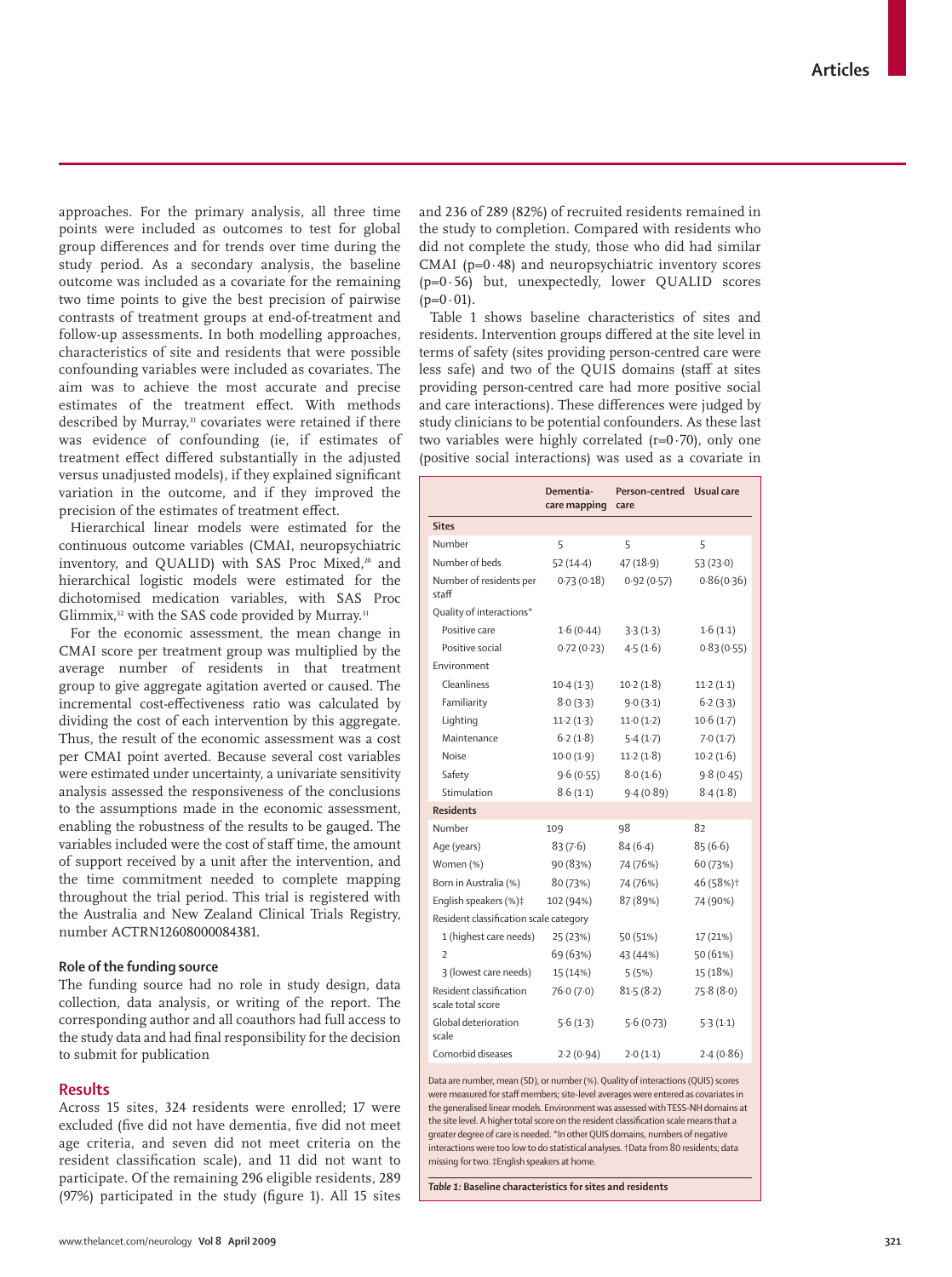|                                                                           | <b>Before</b><br>intervention<br>$(n=289)$ | After<br>intervention<br>$(n=259)$ | Follow-up<br>$(n=236)$   |  |  |  |
|---------------------------------------------------------------------------|--------------------------------------------|------------------------------------|--------------------------|--|--|--|
| Agitation (CMAI): $p_c = 0.33$ , $p_r = 0.47$ , $p_{cr} = 0.005$          |                                            |                                    |                          |  |  |  |
| <b>DCM</b>                                                                | 46.1(6.5)                                  | 45.1(6.6)                          | $43.7(6.5)$ *            |  |  |  |
| <b>PCC</b>                                                                | 47.5(9.1)                                  | 41.7(9.2)                          | $37.2(9.1)$ <sup>†</sup> |  |  |  |
| Usual care                                                                | 50.3(6.8)                                  | 58.7(6.9)                          | 57.7(6.8)                |  |  |  |
| Neuropsychiatric inventory: $p_c = 0.68$ , $p_r = 0.05$ , $p_{cr} = 0.30$ |                                            |                                    |                          |  |  |  |
| <b>DCM</b>                                                                | 12.7(5.1)                                  | 16.8(5.1)                          | 13.5(5.1)                |  |  |  |
| <b>PCC</b>                                                                | 21.3(6.8)                                  | 14.5(6.9)                          | 12.6(6.9)                |  |  |  |
| Usual care                                                                | 16.9(5.3)                                  | 20.2(5.4)                          | 15.3(5.3)                |  |  |  |
| QUALID: $p_c = 0.78$ , $p_T = 0.80$ , $p_{cr} = 0.33$                     |                                            |                                    |                          |  |  |  |
| <b>DCM</b>                                                                | 23.5(1.6)                                  | 23.4(1.6)                          | 24.5(1.6)                |  |  |  |
| <b>PCC</b>                                                                | 22.7(2.2)                                  | 21.5(2.2)                          | 20.8(2.2)                |  |  |  |
| Usual care                                                                | 23.2(1.7)                                  | 23.7(1.7)                          | 24.4(1.7)                |  |  |  |

Data are least-square mean estimates (SE) calculated by intervention group at each time point, adjusted for covariates that differed at baseline: TESS-NH safety score, positive social score on quality interaction schedule, residents classification scale (RCS) total score, global deterioration rating scale for assessment of primary degenerative dementia score, country of birth, and number of comorbid diseases. Neuropsychological status (neuropsychiatric inventory scores) from analysis of untransformed data; p values from analysis of square-root transformed data, significant covariates were global deterioration rating scale (p=0.01) and RCS (p=0·02). Significant covariates with quality of life in late-stage dementia (QUALID) scores were global deterioration rating scale (p=0·006) and RCS (p=0·0003). p values from hierarchical linear models with all three time points included as outcomes:  $p_{G}$  is for main effect of intervention,  $p_{T}$  is for main effect of time (over three time points), and  $p_{\text{GT}}$  is for the interaction between group and time. Pairwise comparisons from secondary analysis (hierarchical logistic models with time points after treatment and at follow-up as outcomes, baseline value of the outcome variable as a covariate) revealed only two signifi cant contrasts: at follow-up, agitation was lower with dementia-care mapping (DCM) than with usual care (\*p=0·04) and lower with person-centred care (PCC) than with usual care (†p=0·01).

*Table 2:* **Agitation, neuropsychological status, and quality of life**

the outcome models. In all other domains of QUIS, the numbers of negative interactions and care practices, such as restraint use, were so low that statistical tests could not be done. Four characteristics of residents differed substantially among the intervention groups at baseline: person-centred care sites had a higher proportion of residents with RCS category 1 (greater care needs); fewer residents in usual care sites were born in Australia; residents at usual care sites had less severe dementia; and the number of comorbid diseases was highest among residents receiving usual care and lowest among those receiving person-centred care. These differences were all potential confounders. Six covariates were entered in the outcome models to adjust for these baseline differences.

Table 2 shows results from primary analysis of three of the resident outcome measures. Evidence suggests confounding in this model, so we present the adjusted estimates (table 2). For the primary outcome, agitation as measured by the CMAI, the group by time interaction was significant. Agitation increased in the usual care sites during the study period and persisted at follow-up ( $p=0.03$ ) for time trend within usual care; figure 2), whereas it decreased with person-centred care during the study



**Figure 2:** Agitation adjusted for covariates that differed at baseline Adjusted mean CMAI scores (95% CI) by intervention group**.**

period with a further drop at follow-up  $(p=0.01$  for time trend). The small reduction in agitation in sites that provided dementia-care mapping was not statistically significant ( $p=0.77$  for time trend). Secondary analyses of CMAI scores, after adjusting for baseline CMAI score, showed no evidence of confounding due to the other covariates. Futhermore, no analyses explained additional variance in the model, and inclusion of these covariates did not improve precision of the estimates of treatment effect. Therefore the following results are based on a model adjusted only for baseline CMAI. At follow-up, and relative to the usual care sites, agitation of residents was significantly lower in the sites providing dementia-care mapping (mean CMAI difference  $10.9$  points,  $95\%$  CI  $0.7-21.1$ ;  $p=0.04$ ) and person-centred care (13.6,  $3.3-23.9$ ; p=0.01). None of the other pairwise contrasts of treatment groups was statistically significant.

For the measure of the psychiatric symptoms of dementia, the neuropsychiatric inventory, there was a significant overall time effect (table 2,  $p=0.05$ ), which was driven by the sites providing person-centred care, in which there was a significant trend over time  $(p=0.04)$ . There were no other statistically significant results for neuropsychiatric inventory or quality of life as measured by QUALID.

The secondary hypotheses that person-centred care and dementia-care mapping would lower intake of psychotropic drugs and rate of accidents or injuries, relative to usual care, were not supported (table 3). The numbers of admissions to hospital subsequent to accidents or injuries were so low that statistical tests were not done. The only statistically significant group effect was for antipsychoticdrug doses, which were higher in person-centred care sites than in either dementia-care mapping or usual care sites at baseline and this difference lasted until follow-up. A significant effect of intervention was detected at followup for the number of falls. The proportion of residents experiencing falls (table 3) decreased from baseline to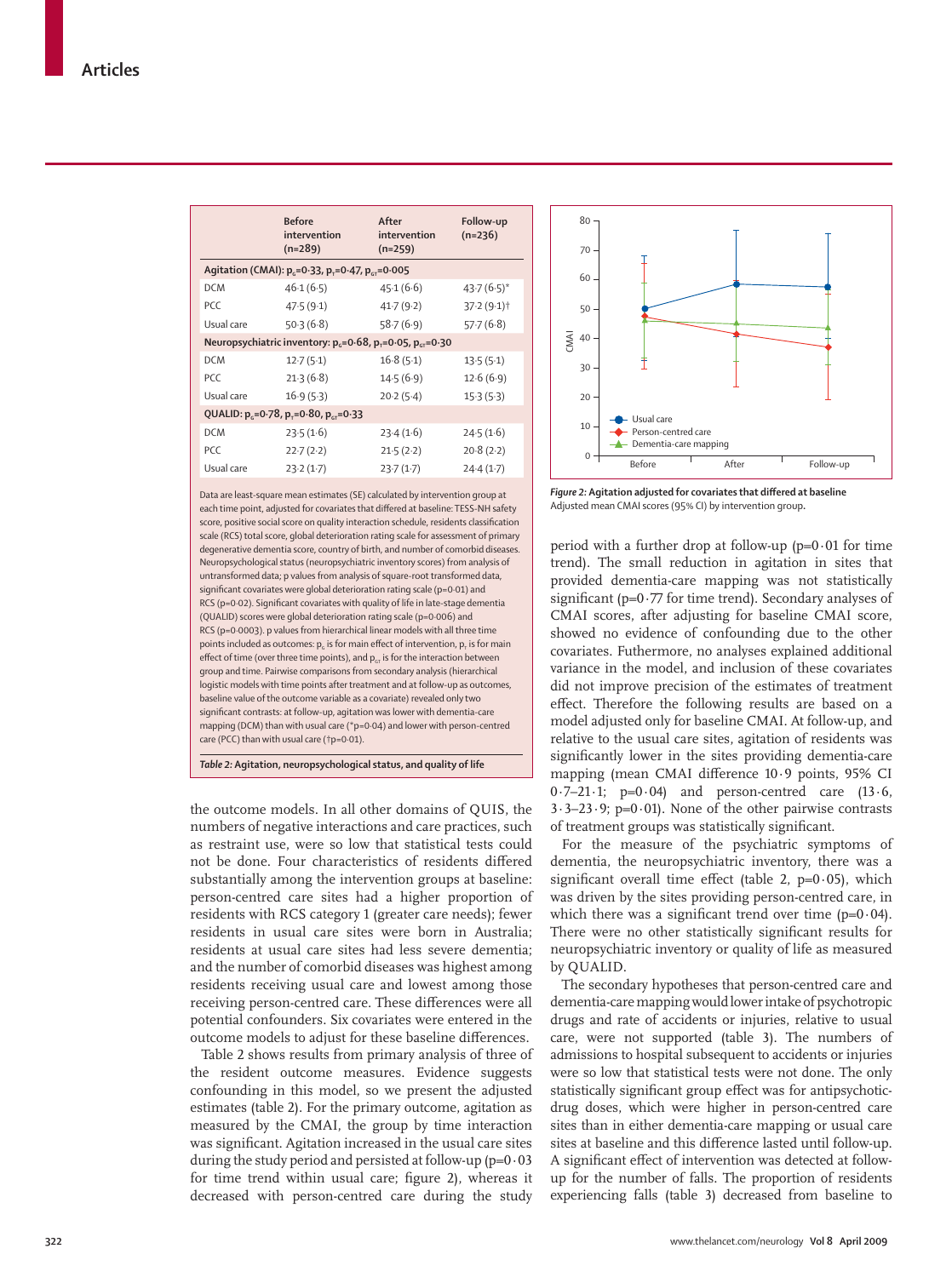follow-up with dementia-care mapping, whereas it increased with person-centred and usual care. The mean difference between dementia-care mapping and usual care in change in proportion of residents with falls from baseline to follow-up was  $0.24$  (95% CI  $0.08-0.40$ ), whereas the difference between person-centred care and usual care was 0·15 (0·02–0·28). The statistical significance of these differences were apparent in the pairwise comparisons from the secondary analyses; after adjusting for baseline differences in the proportion of falls and other baseline covariates, at follow-up there were fewer falls with dementia-care mapping than in usual care  $(p=0.02)$  and more falls in person-centred care than in usual care ( $p=0.03$ ). No other differences were statistically significant.

Drug cost did not differ between any treatment at any time point<sup>32</sup> and was excluded from the analysis. The cost per site of dementia-care mapping was AUS\$10 034. The largest component of cost of dementia-care mapping was the time spent mapping. The cost per site of personcentred care was \$2250. We calculated the cost per CMAI score change (table 4). The cost per behaviour averted relative to usual care was higher for dementia-care mapping than for person-centred care, both at the end of intervention and at follow-up. In the univariate sensitivity analysis, reported in full elsewhere.<sup>29</sup> The cost per CMAI point averted for person-centred care relative to usual care was \$6·23–9·79 immediately after intervention and \$5·00–7·86 at follow-up.

## **Discussion**

Agitation, a major symptom of distress and need-driven dementia-compromised behaviours, was lower with both person-centred care and dementia-care mapping than with usual care, confirming previous research. $10,11,20$ Our results confirm the conclusion made in a comprehensive review of non-pharmacological interventions for the management of need-driven dementiacompromised behaviours<sup>33</sup> that the most promising treatments seem to be individually tailored behavioural interventions. The implementation costs of personcentred care are lower than for dementia-care mapping, which requires more intensive training. We believe that the results of this study are generalisable to different centres and health systems.

|                                                                          | <b>Before</b><br>intervention<br>$(n=289)$ | After<br>intervention<br>$(n=259)$ | Follow-up<br>$(n=236)$ |  |  |  |
|--------------------------------------------------------------------------|--------------------------------------------|------------------------------------|------------------------|--|--|--|
| Incidents: $p_c = 0.15$ , $p_r = 0.06$ , $p_{cr} = 0.89$                 |                                            |                                    |                        |  |  |  |
| <b>DCM</b>                                                               | 0.40%                                      | 0.49%                              | 0.46%                  |  |  |  |
| <b>PCC</b>                                                               | 0.43%                                      | 0.53%                              | 0.44%                  |  |  |  |
| Usual care                                                               | 0.25%                                      | 0.37%                              | 0.37%                  |  |  |  |
| Falls: $p_c = 0.79$ , $p_r = 0.26$ , $p_{cr} = 0.13$                     |                                            |                                    |                        |  |  |  |
| <b>DCM</b>                                                               | 0.27%                                      | 0.24%                              | $0.20\%$ *             |  |  |  |
| <b>PCC</b>                                                               | 0.32%                                      | 0.37%                              | $0.34%$ †              |  |  |  |
| Usual care                                                               | 0.13%                                      | 0.27%                              | 0.30%                  |  |  |  |
| Antipsychotic-drug doses: $p_c = 0.01$ , $p_T = 0.66$ , $p_{cT} = 0.66$  |                                            |                                    |                        |  |  |  |
| <b>DCM</b>                                                               | 0.15%                                      | 0.19%                              | 0.15%                  |  |  |  |
| <b>PCC</b>                                                               | 0.42%                                      | 0.30%                              | 0.34%                  |  |  |  |
| Usual care                                                               | 0.19%                                      | 0.14%                              | 0.14%                  |  |  |  |
| Benzodiazepine-drug doses: $p_c = 0.40$ , $p_r = 0.88$ , $p_{cr} = 0.98$ |                                            |                                    |                        |  |  |  |
| <b>DCM</b>                                                               | 0.21%                                      | 0.20%                              | 0.17%                  |  |  |  |
| <b>PCC</b>                                                               | 0.07%                                      | 0.06%                              | 0.07%                  |  |  |  |
| Usual care                                                               | 0.25%                                      | 0.23%                              | 0.23%                  |  |  |  |

Proportions are adjusted for covariates. The only outcome with statistically signifi cant covariates was chlorpromazine: positive social scale on the quality interactions schedule (QUIS; p=0·048) and TESS-NH safety score (p=0·03). Incidents include falls, injuries (eg, fractures, lacerations, bruises), drug errors, and behavioural events (eg, physical aggression, falls). Antipsychotic and benzodiazepine doses were converted into chlorpromazine and diazepam equivalents, respectively. p values are from primary analysis (hierarchical logistic models with all three time points included as outcomes and six covariates that differed at baseline: TESS-NH safety score, QUIS positive social score, RCS total score, global deterioration rating scale for assessment of primary degenerative dementia score, country of birth and number of comorbid diseases):  $p_6$  is for main effect of intervention,  $p<sub>r</sub>$  is for main effect of time (over three time points), and  $p<sub>cr</sub>$ is for the interaction between group and time. Pairwise comparisons from secondary analysis (hierarchical logistic models with time points after treatment and at follow-up as outcomes, baseline value of the outcome variable as a covariate plus the six covariates that differed at baseline) revealed only two significant contrasts: at follow-up, there were fewer falls with dementia-care mapping (DCM) than with usual care (\*p=0·02) and more falls with person-centred care (PCC) than with usual care (†p=0·03).

*Table 3:* **Proportions of residents with one or more incidents and receiving drugs**

Outcomes at sites providing person-centred care were more variable than at those providing dementia-care mapping and usual care sites. Structural differences in intervention delivery might have affected the results. All residents at mapping sites, but only one in three at sites providing person-centred care, had care plans devised at

|                                                                                                                                                                                      | Mean<br>number of<br>residents<br>per site | Change in<br><b>CMAI</b> after<br>intervention | Change in<br><b>CMAI</b> at<br>follow-up | <b>Total CMAI</b><br>reduction for<br>site after<br>intervention* | <b>Total CMAI</b><br>reduction for site<br>at follow-up* | Incremental cost<br>of intervention<br>per site* | Cost per CMAI<br>point averted<br>after<br>intervention* | Cost per<br><b>CMAI</b> point<br>averted at<br>follow-up* | Cost per CMAI<br>point averted<br>vs PCC after<br>intervention | Cost per CMAI point<br>averted vs PCC at<br>follow-up |
|--------------------------------------------------------------------------------------------------------------------------------------------------------------------------------------|--------------------------------------------|------------------------------------------------|------------------------------------------|-------------------------------------------------------------------|----------------------------------------------------------|--------------------------------------------------|----------------------------------------------------------|-----------------------------------------------------------|----------------------------------------------------------------|-------------------------------------------------------|
| Usual<br>care                                                                                                                                                                        | $16-4$                                     | $+8.4$                                         | $+7.4$                                   | $\cdots$                                                          | $\cdots$                                                 | $\cdots$                                         | $\cdot$                                                  | $\cdots$                                                  | $\cdot$                                                        | $\cdots$                                              |
| PCC                                                                                                                                                                                  | 19.6                                       | $-5.8$                                         | $-10.3$                                  | 281                                                               | 350                                                      | \$2250                                           | \$8.01                                                   | \$6.43                                                    | $\cdot$                                                        | $\cdots$                                              |
| <b>DCM</b>                                                                                                                                                                           | 21.8                                       | $-1.0$                                         | $-2.4$                                   | 205                                                               | 214                                                      | \$10034                                          | \$48.95                                                  | \$46.89                                                   | $-$102.42$                                                     | $-$ \$57 $\cdot$ 24                                   |
| CMAI=Cohen-Mansfield agitation inventory. PCC=person-centred care. DCM=dementia-care mapping. Costs are given as Australian dollars (AUS\$1-00=US\$0-65). *Compared with usual care. |                                            |                                                |                                          |                                                                   |                                                          |                                                  |                                                          |                                                           |                                                                |                                                       |

*Table 4:* **Costs of person-centred care and dementia-care mapping interventions**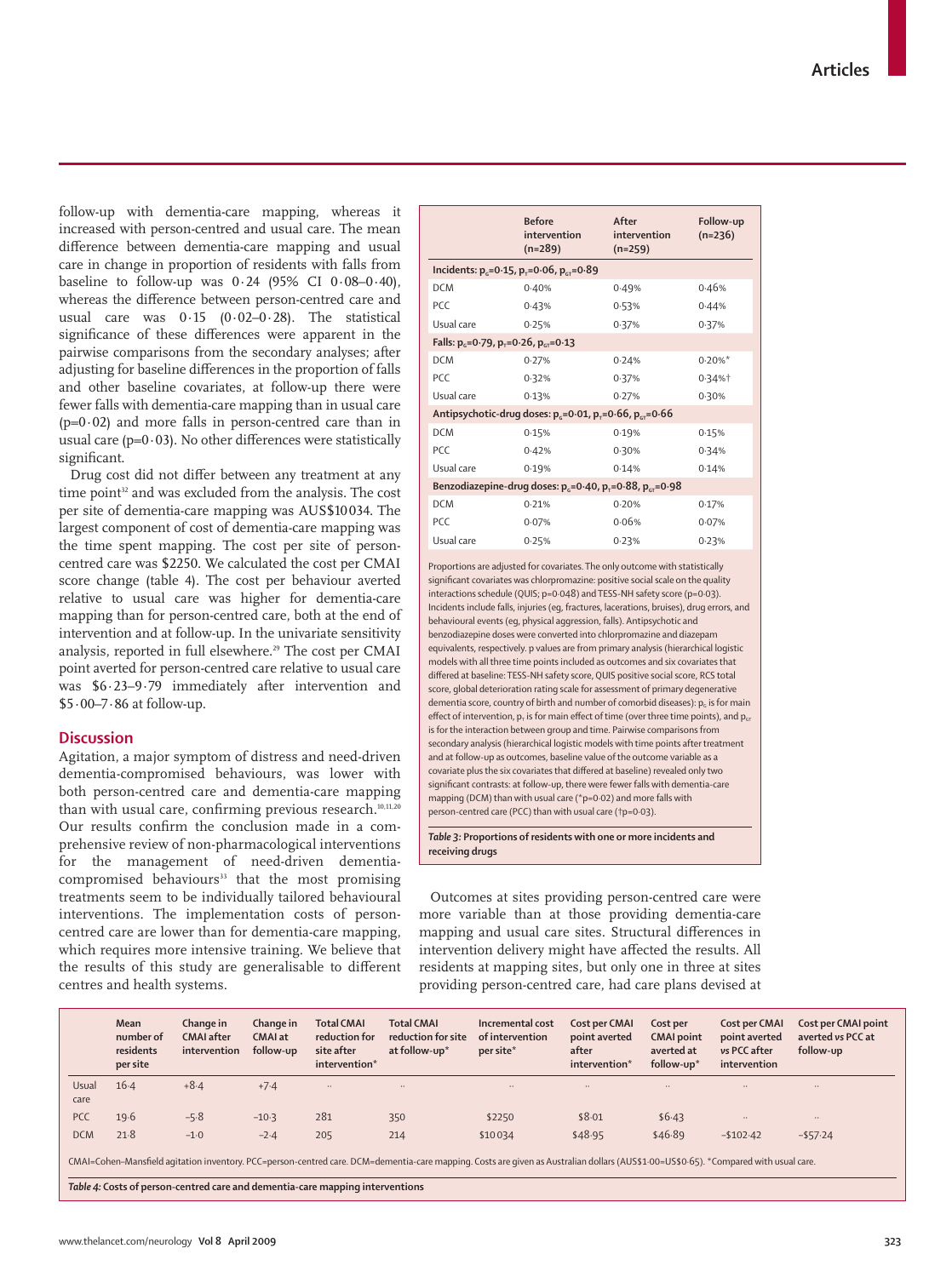the start of the intervention. Mapping procedures provided more detailed direction to person-centred care planning and application for individual residents because the assessment tool pinpoints discrete factors to be addressed and recommended strategies. At sites providing person-centred care, staff had more autonomy in determining specific ways to develop and apply personcentred care plans. In other words, the reduction in agitation might be related to staff personally identifying issues for care, whereas in mapping sites, care planning was informed by the detailed observations made by the people doing the mapping and by their suggestions for improving care delivery. Person-centred care encourages all staff to initiate, become involved in, and take ownership of changes in practice, whereas feedback and suggestions for change in dementia-care mapping are driven by those staff trained in the intervention.

Several explanations are possible for the lack of effect in outcome measures other than agitation. Although severe behavioural and psychiatric-related behaviours, as measured with the neuropsychiatric inventory, improved over time with person-centred care, this did not result in a statistically significant benefit relative to usual care as it did for CMAI. This finding might be because the psychiatric symptoms measured with the neuropsychiatric inventory, such as delusions and hallucinations, are less likely to be affected by psychosocial care approaches than is need-driven dementia-compromised agitation. Furthermore, even if the person-centred care or dementiacare mapping did improve psychiatric symptoms, such improvements would be more difficult for observers to detect than behaviours included in the CMAI. Although both interventions reduced agitation, which is an important factor in quality of life for people with dementia, no improvement in quality of life was recorded for either group. This finding might be because the items included in QUALID, such as enjoyment of eating, touching, and interacting, are more subtle experiences and therefore more difficult to observe and judge than the overtly agitated behaviours recorded in the CMAI. Newer instruments, such as the DEMQOL, might be more apt for future studies of dementia-care residents.

The study has several strengths. The cluster design is suited to small, self-contained dementia units, which are ideal for grouping by site, and it is a feasible and rigorous way to test models of nursing care. We ensured sites reflected the diversity of dementia-care units, were of similar standards (all accredited by the Australian Government Accreditation Standards Agency), and used various validated dementia assessment measures for baseline and outcomes. Participation was stable and attrition low, with 236 (82%) of an initial 289 completing follow-up. Ratings were done without knowledge of group assignment by use of standardised methods well validated for this population. Those who delivered person-centred care and dementia-care mapping were highly experienced in both interventions and adhered to protocols developed by Bradford University. Finally, previous investigators have commented on the difficulties that recalcitrant management and staff resistance pose to successful research in residential care.6,15 Our success in completing the trial and achieving positive outcomes with both interventions was underpinned by cooperative relations with management who enabled sufficient staff involvement in the process.

Limitations of our study include the assignment of single recorders for each intervention. However, any recorder bias is likely to have been consistent across all assessments, and baseline records allowed us to adjust for this in our analysis of repeated measures. Second, blinding of randomised controlled trials of psychosocial interventions is always a challenge. We made every effort to ensure that recorders were unaware of assignment: nursing-home staff signed agreements not to mention the intervention to the research assistants, no questionnaires included intervention information, and the research assistants stated when questioned throughout the study that they were unaware of the sites to which they were allocated. Because site staff were trained in a particular intervention and were a source of outcome measurement, they could not be blinded. However, our use of standard validated questionnaires and structured interviews, as well as observations by research assistants, mitigated this effect. We do not know whether variability in provision of information by nurses introduced bias in outcome measurements. Third, we cannot guarantee that the participating nursing homes were representative of Australian residential facilities for people requiring the highest level of care, even though they were representative in terms of resident age, sex, and level of dependency. Although management and staff at those centres that participated might have been more enthusiastic and open to accepting training than others, we would expect this also to hold for the usual care sites, because they were randomly allocated after initial screening occurred. Fourth, the three experimental groups were imbalanced at baseline on the outcomes measures; one of the disadvantages of the cluster-randomised approach. However, this was the only feasible study design, and our statistical modelling took this into account. Finally, we have only limited data, including the QUIS observations and care manager reports of what staff actually did as a result of the intervention to improve resident care.

Agitation is distressing to people with dementia and those in contact with them, incurring costs in increased staff time and potential for falls and use of restraints. An important implication of this study is that consideration should be given to the introduction of person-centred approaches as standard practice in residential facilities for elderly people or those with dementia, not just to reduce distress in residents, but to enable staff to identify and meet residents' unmet psychosocial needs. Personcentred care can be taught quickly and might have effects lasting for several months. Although the benefits of